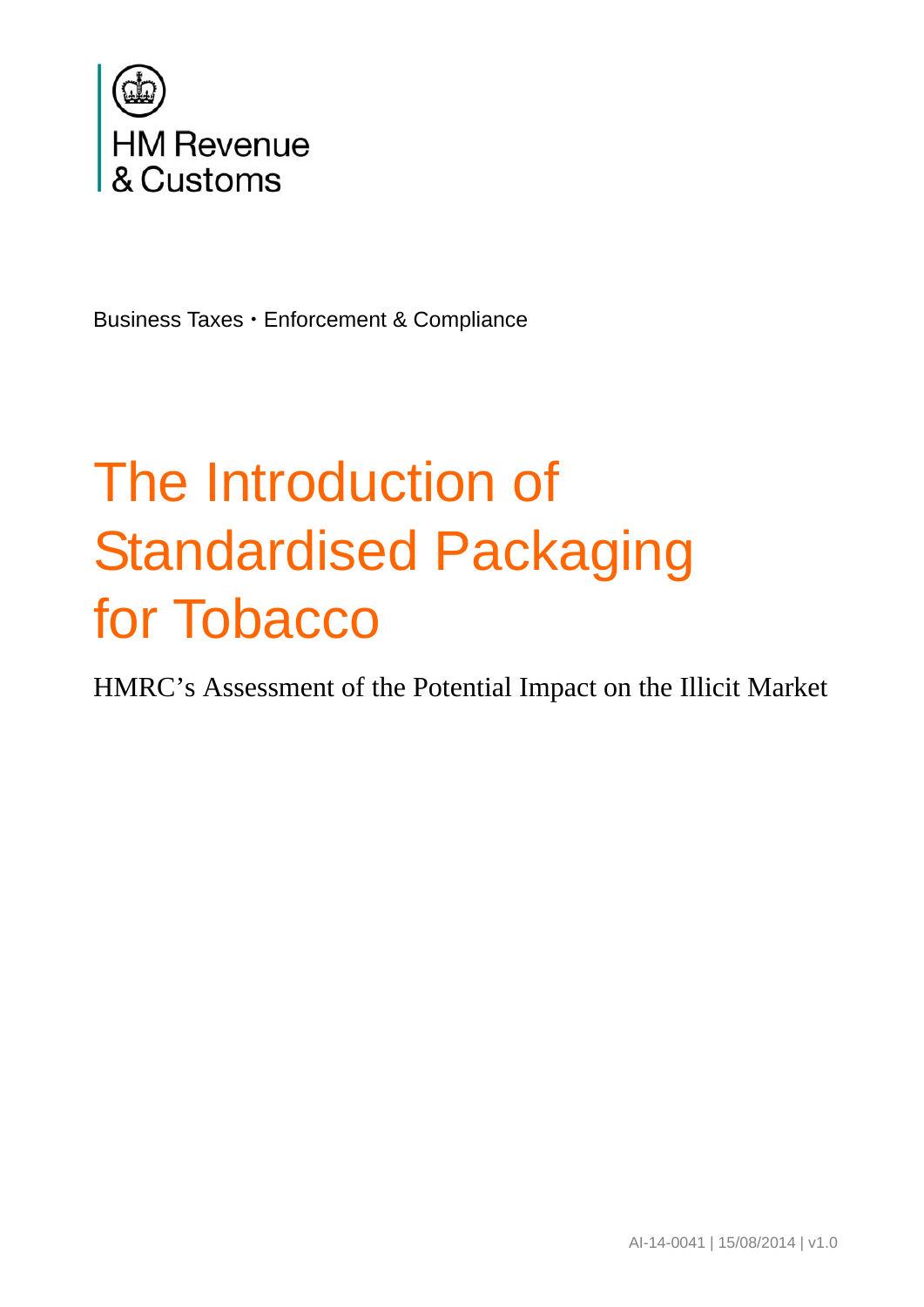## 2 | NOT PROTECTIVELY MARKED NOT PROTECTIVELY MARKED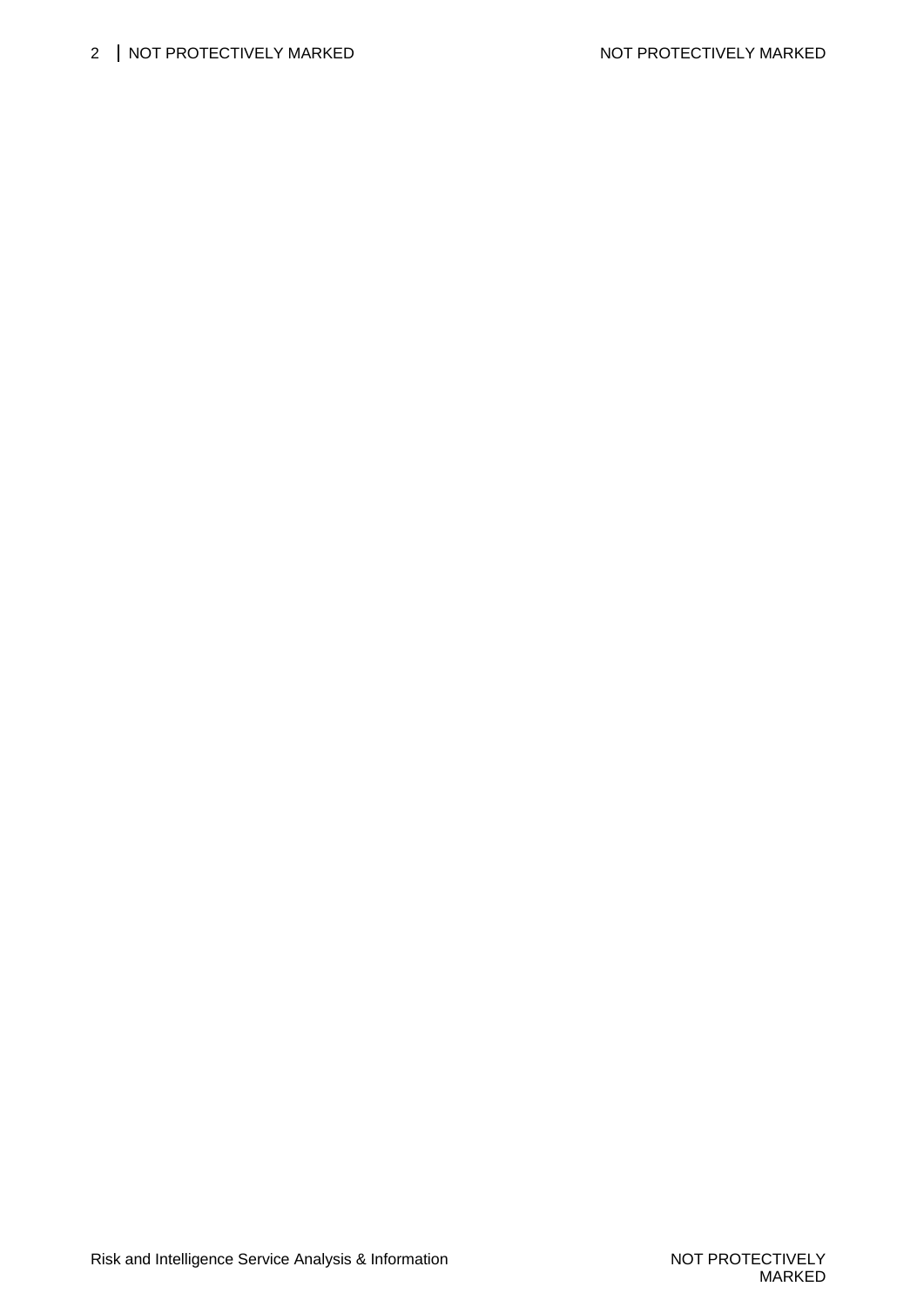# **Contents**

| Consideration of implementing standardised packaging |
|------------------------------------------------------|
|                                                      |
|                                                      |
|                                                      |
|                                                      |
|                                                      |
|                                                      |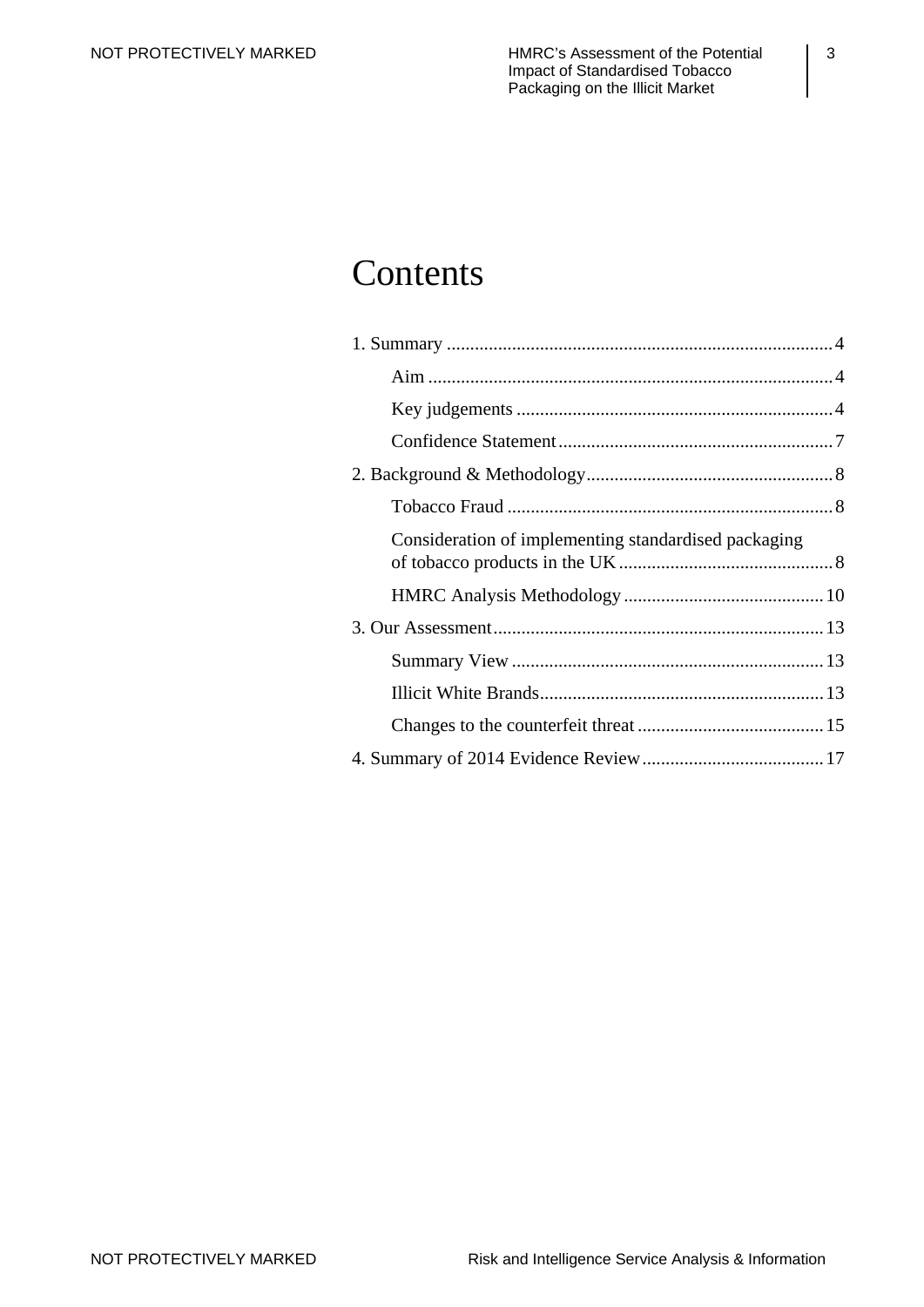# <span id="page-3-0"></span>1. Summary

# <span id="page-3-1"></span>**Understanding the language of intelligence and futures**

Analysts assign specific meaning to key words used in reports, particularly when describing probability.

**analysis** 

<span id="page-3-2"></span>Further information, including a glossary of terms can be found at the back of this report.

#### **Aim**

**1.1** This report is HMRC's assessment of the impact of standardised packaging on the illicit market for tobacco in the UK.

**1.2** The majority of this report is based on a futures analysis methodology which has been supplemented by additional analysis and oversight from policy and subject matter experts. Our approach is detailed in section two of this paper.

**1.3** The paper focuses on the influence of standardised packaging on the illicit tobacco market. Other factors such as pricing fell outside the scope of the assessment.

# **Key judgements**

#### **Overall Impact**

**1.4** We have seen no evidence to suggest the introduction of standardised packaging will have a significant impact on the overall size of the illicit market or prompt a step-change in the activity of organised crime groups. We anticipate that it would, however, prompt some changes to the mechanics of the fraud and to the composition of the illicit market.

**1.5** The impact of standardised packaging on the illicit market for tobacco in the UK will be dependent on a number of factors. Depending on the market segment in question and the reaction of organised crime groups to any changes we would anticipate a range of effects:

> i) The illicit market at an aggregate level is likely to follow current trends with illicit white $\frac{1}{1}$  $\frac{1}{1}$  $\frac{1}{1}$  cigarettes highly likely to continue growing as a proportion of the overall illicit market.

<span id="page-3-3"></span><sup>&</sup>lt;sup>1</sup> 'Illicit whites' are cigarettes manufactured legitimately in one country, but smuggled and sold in another without duties being paid. In most cases illicit whites are produced in countries outside the European Union, smuggled into the UK and sold at a street price of £2.50 to £3.00 per packet. These present the main threat to the UK in terms of large-scale criminal attacks against the tobacco regime.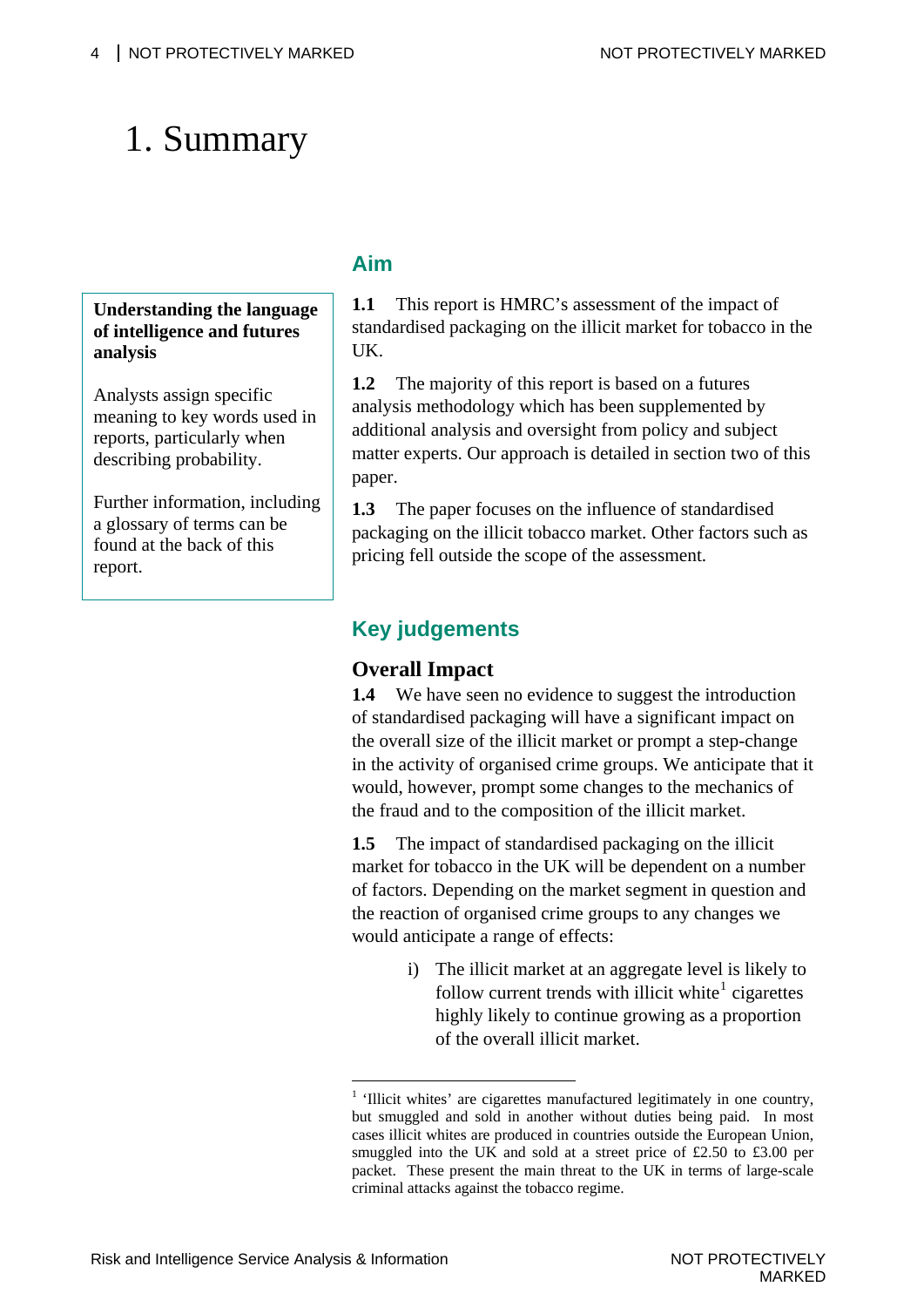ii) It is a realistic possibility that counterfeiting of branded tobacco packets will continue. It is likely that standardised packaged tobacco will also be counterfeited.

**1.6** Any effects must be contextualised within the UK's Law Enforcement agencies activity to robustly tackle the illicit tobacco trade. The effectiveness of this response is underscored by the Chantler review which states that 'the enforcement agencies in the UK have already demonstrated that an effective enforcement regime and appropriate sanctions can reduce and sustain reductions in illicit trade, even in a relatively high tax jurisdiction.<sup>[2](#page-4-0)</sup> The actual size of the illicit market in the UK has reduced significantly over the last ten years and the tax gap has more than halved over that time for cigarettes and reduced by a third in the same period for Hand Rolling Tobacco (HRT). This despite changes introduced to support public health objectives to reduce smoking and which might have been expected to impact on the illicit market, for example, the rise in the legal smoking age from 16 to 18 in 2007.

**1.7** Standardised packaging would not introduce any new risks to the UK illicit market, and existing counter-measures in HMRC's tobacco strategy to tackle illicit whites and counterfeit products would be applicable to mitigate any changes to these existing risks.

#### **Impact on the 'Illicit White' Market**

**1.8** It is highly likely that the introduction of standardised packaging will provide a suitable environment in which illicit white cigarettes will continue to grow in the UK illicit market.

**1.9** Standardised packaging is likely to further push consumers to be driven mainly by price. With branding all but removed, smokers, already motivated largely by price, may be more open to trying unfamiliar brands and driven towards the illicit market.

<span id="page-4-0"></span> $2$  Standardised packaging of tobacco – Report of the independent review undertaken by Sir Cyril Chantler (April 2014), p.37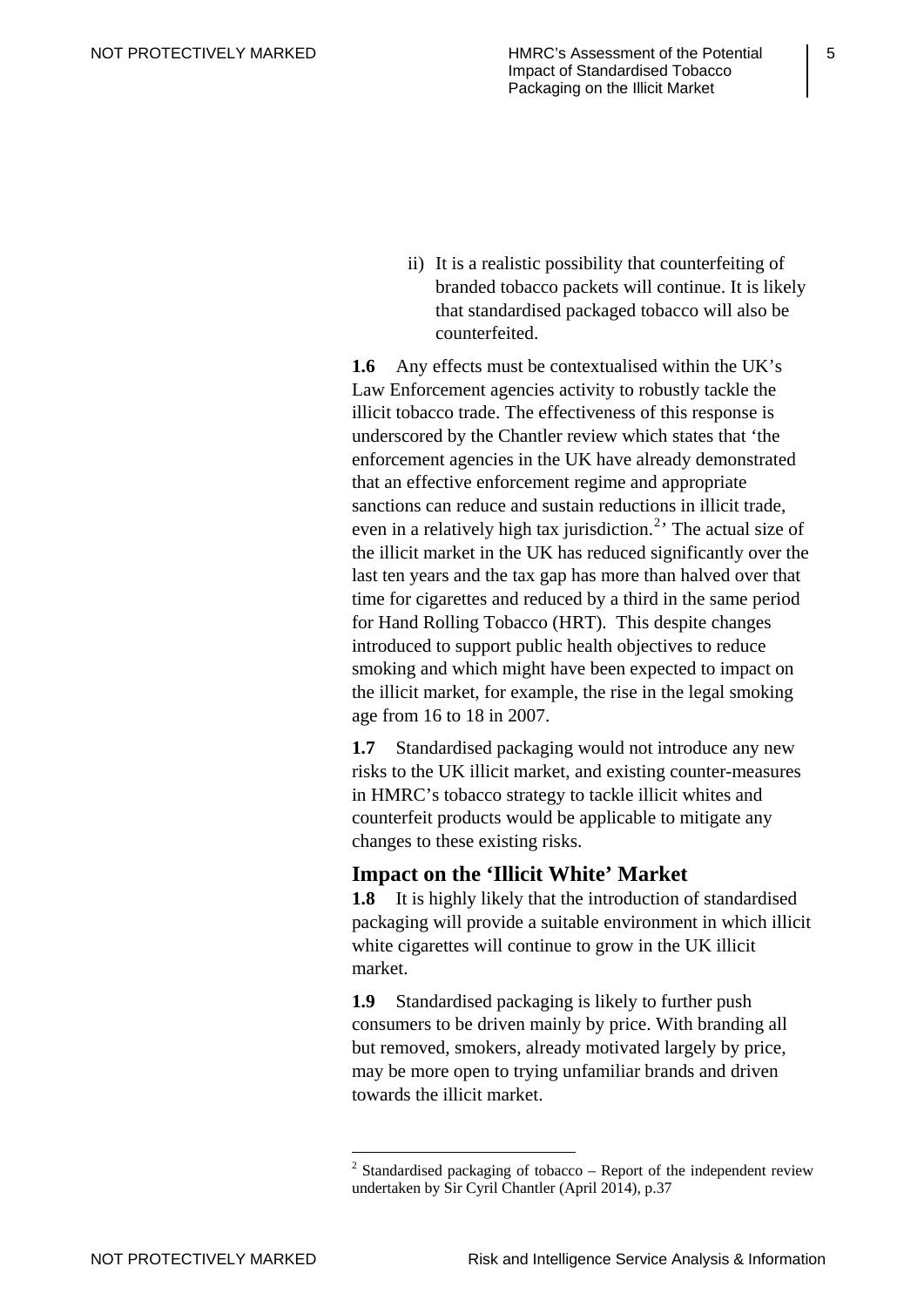**1.10** However, it is not clear if any growth in illicit whites would be at the expense of another area of the illicit market, or if it would result in an overall increase in the illicit market, as a number of mitigating factors are in operation. The trend over recent years shows that the growth of illicit whites has happened in a period where the actual size of the illicit market in the UK has reduced, indicating growth of illicit whites has been achieved at the expense of other forms of illicit product.

**1.11** HMRC judge that standardised packaging will not alter the nature of the revenue risk posed by illicit whites. Current countermeasures deployed to mitigate this risk will continue to have an effect; for example upstream intelligence led interventions which now account for more than half of all seizures of illicit product.

#### **Impact on Counterfeiting**

**1.12** It is likely that the threat from counterfeiters will evolve and present two separate risks if standardised packaging is introduced:

- i) Continued counterfeiting of branded packets (from non-UK jurisdictions)
- ii) Counterfeiting of standardised packets.

**1.13** Futures analysis suggests it is possible that the introduction of standardised packaging will lead to increased attempts to infiltrate counterfeit product into the lower-end of the retail supply chain. With product being kept out of sight because of the display ban and with less detail on packaging it will be harder for customers to tell if they have purchased legitimately manufactured tobacco or counterfeits. The most credible futures scenarios suggest this would increase the likelihood of small-scale local retailers becoming unknowingly involved in the sale of counterfeit tobacco; however, we are unable to provide any greater level of certainty at present.

**1.14** It is not clear if any growth in counterfeit would be at the expense of another area of the illicit market, or if it would result in an overall increase in the illicit market, as there are a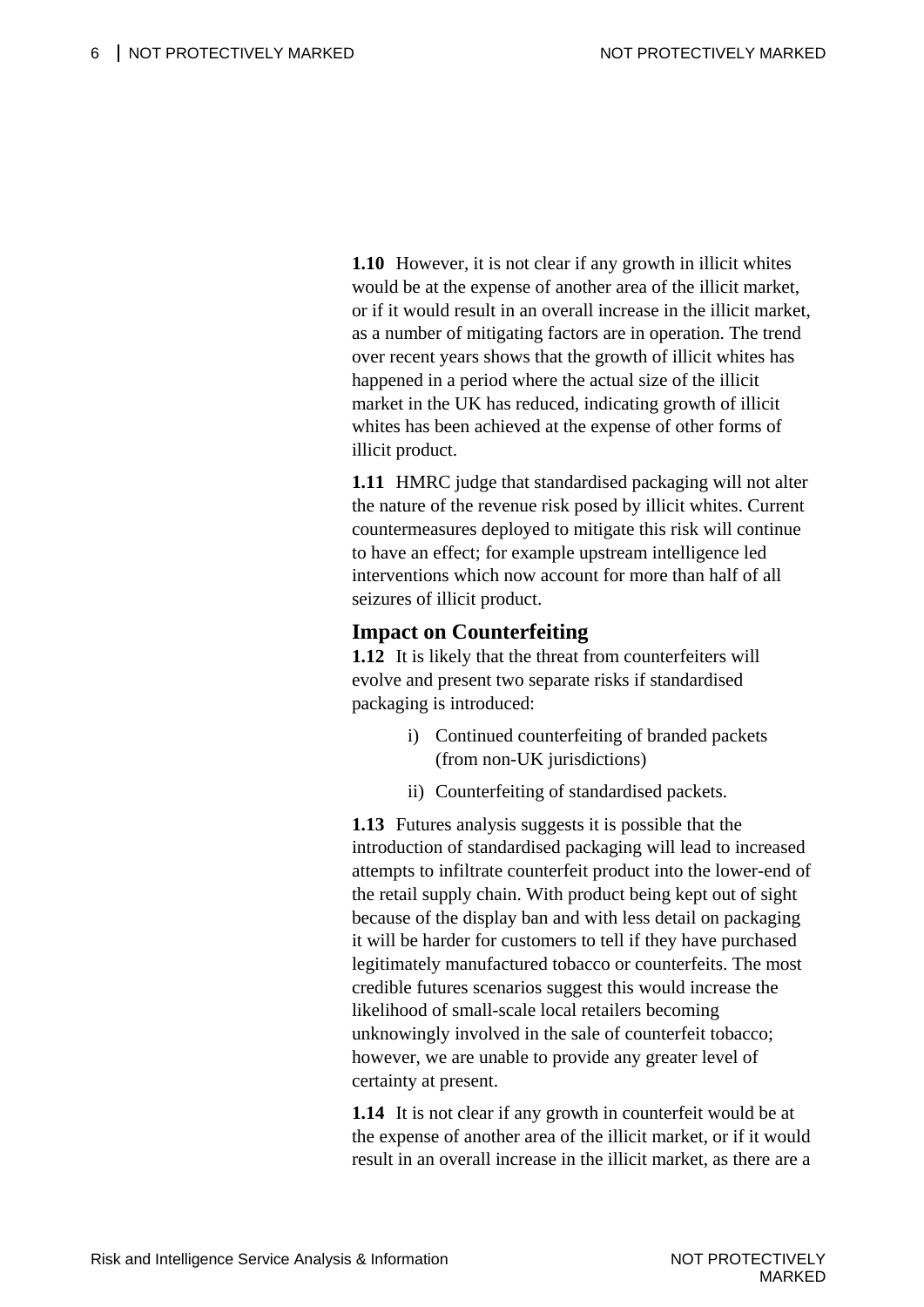number of mitigating enforcement actions operating across the different areas of the illicit market.

**1.15** HMRC believe that, although standardised packaging potentially provides a change in environment for counterfeit product, this risk will continue to be mitigated by existing interventions, including inland enforcement, tools to identify counterfeit UK product, and border controls on goods entering the UK.

#### **Confidence Statement**

**1.16** The value of our judgements is based on a number of factors, but primarily the volume, range and reliability of intelligence and information available to inform our understanding and confidence in our analysis. This is reflected in the confidence statements below:

- i) We have a moderate degree of confidence in the Overall Impact and Illicit White Market judgements. They are supported both by the futures analysis work and information provided to the Department of Health (DH) consultation process.
- ii) We have a moderate degree of confidence in the "increased counterfeiting of branded non-UK duty paid product" judgement. This judgement was generated as part of the futures analysis work but there was little information in the additional analysis that directly related to the specific issue of branded non-UK duty paid product.
- iii) We have a moderate degree of confidence in the "counterfeiting of standardised packets" judgement as it is supported both by the futures analysis work and the information submitted to the DH consultation. While there are differing views on how this evolution will affect the illicit market, we have seen no evidence to suggest it is unlikely to happen.

#### <span id="page-6-0"></span>**Levels of Confidence**

**High confidence** when there is good quality information or corroborating evidence from a range of different sources, or in situations where it is possible to make a clear judgement

**Moderate confidence** when the evidence is open to various interpretations or is credible and plausible but lacks corroboration

**Low confidence** when there is scant, or very fragmentary information or when sources are of suspect reliability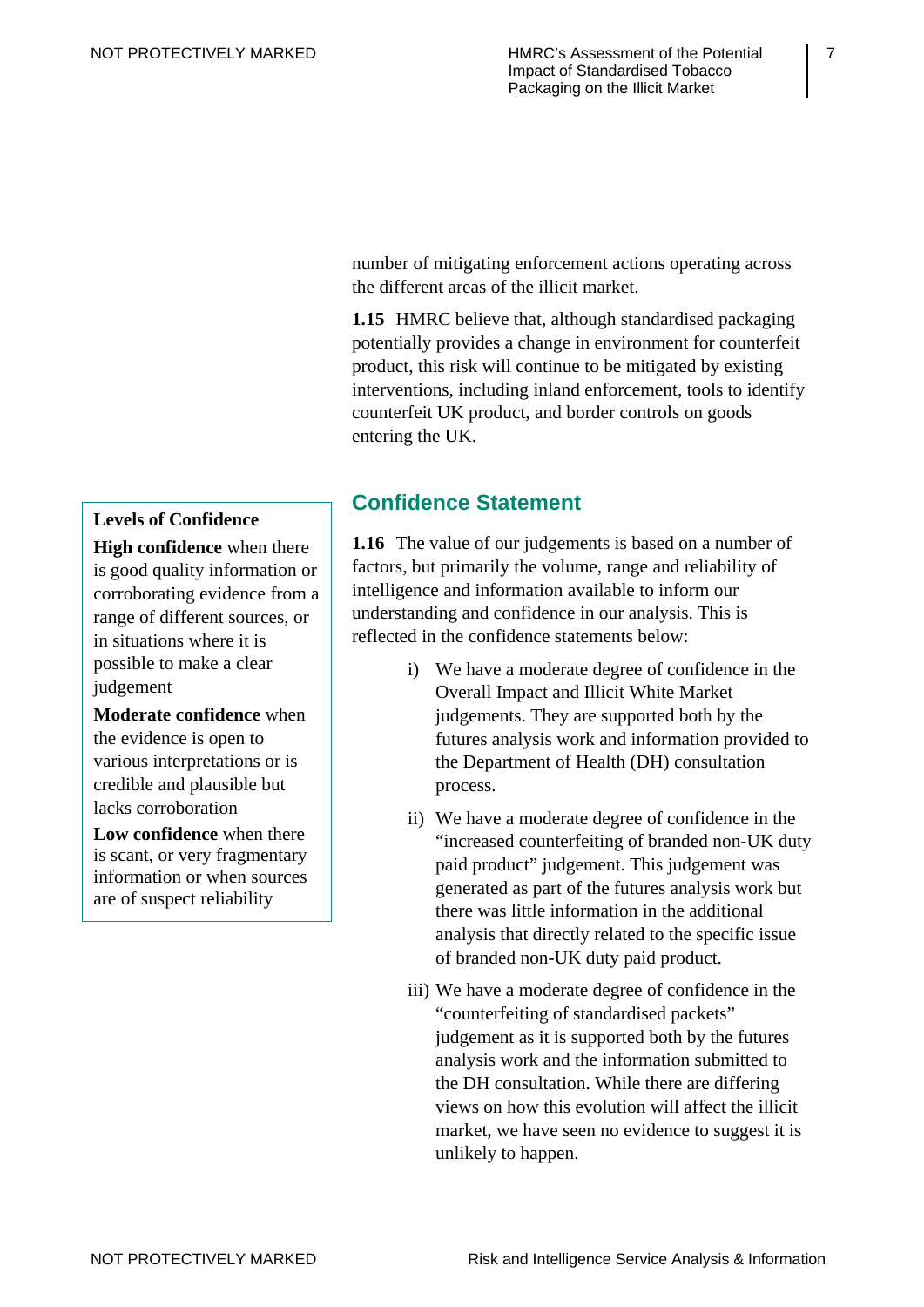# <span id="page-7-1"></span><span id="page-7-0"></span>2. Background & Methodology

### **The Illicit Tobacco Market– Current Scale and Trends**

**2.1** There has been a long-term decline in tobacco consumption in the UK. Estimated consumption of cigarettes has reduced from 64bn sticks in 2005/06 to 44bn sticks in 2012/13. Consumption of HRT has remained stable at or around 10,000 tonnes, reflecting a structural shift in consumer preference for HRT.

**2.2** A similar long-term decline has been achieved in the illicit market. Since 2005/06, HMRC's mid-point estimates of the size of the illicit market show consumption of illicit cigarettes has fallen from 10bn sticks to 4bn sticks and illicit HRT from 6000 tonnes to 4000 tonnes. Latest estimates for the illicit market show the tax gap for cigarettes has fallen from 16% in 2005/06 to 9% in 2012/13 and HRT from 59% to 36%. Associated annual revenue losses in 2012/13 were approximately £2bn.

**2.3** Tobacco smuggling continues to represent a critical revenue risk to HMRC and the tax gap estimates reflect the financial impact of tobacco smuggling. , However, since 2005/06 the composition of the illicit market and the consequent mechanics of the fraud have altered. Survey data from the tobacco industry indicates a growing proportion of the illicit market is accounted for by illicit whites but also that the illicit market in the UK involves threats from networks of global highly organised criminal gangs moving billions of cigarettes annually to individuals smuggling tobacco using much less sophisticated methodologies and in much lower quantities.

# <span id="page-7-2"></span>**Consideration of implementing standardised packaging of tobacco products in the UK**

**2.4** The "Healthy Lives, Healthy People: A Tobacco Control Plan for England" report was published in March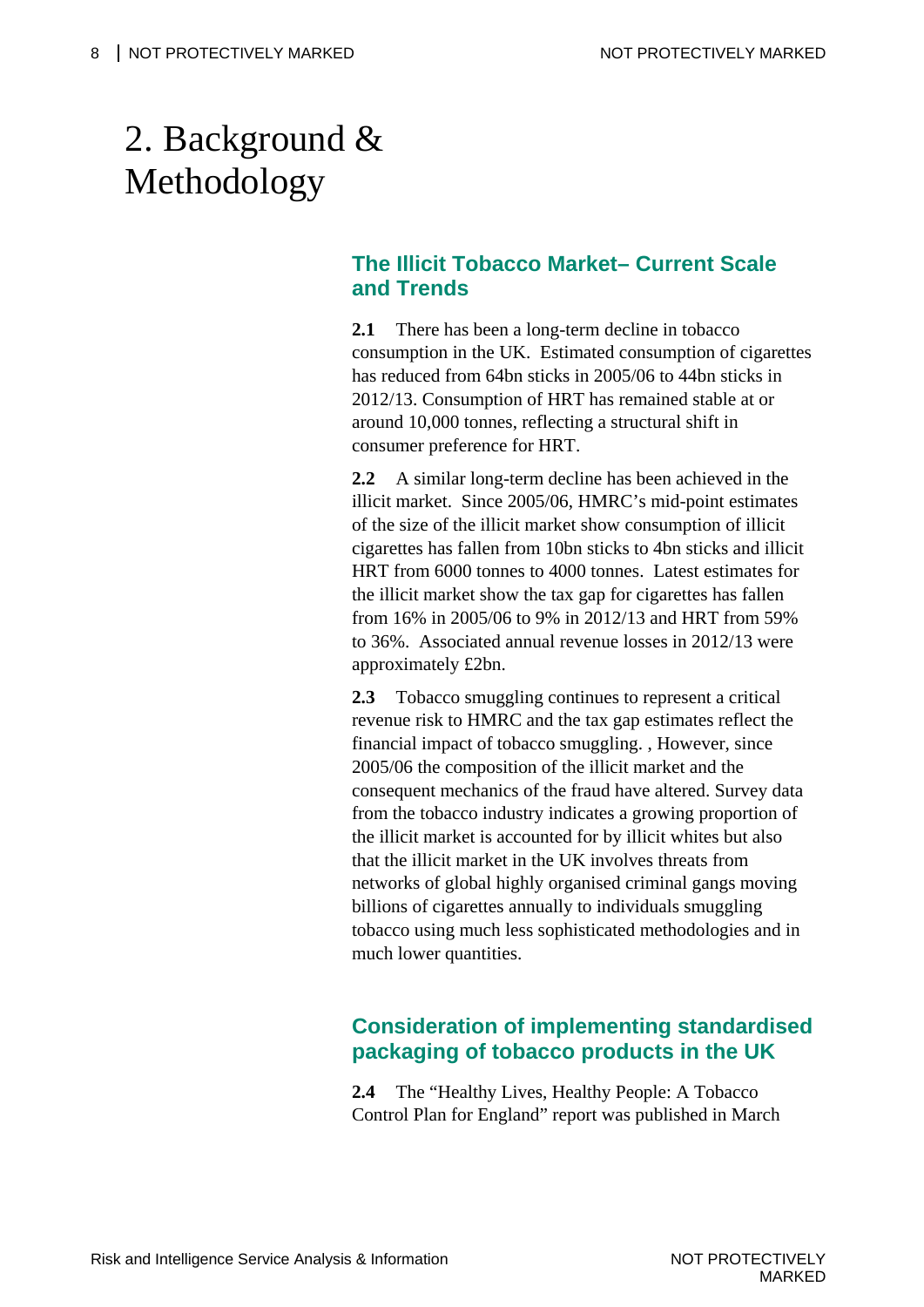$2011<sup>3</sup>$ . This included a guarantee by the Government to consult on options to reduce the promotional impact of tobacco packaging, via standardised packaging, before the end of 2011. The paper also outlined the Government's commitment to explore the likely impact on the illicit tobacco market of options around tobacco packaging.

**2.5** On 28 November 2013 the Government announced it had commissioned an independent review of standardised packaging. This independent review was conducted by Sir Cyril Chantler with its primary objective being to review the public health implications of introducing standardised packaging. The Chantler report concluded that if standardised packaging was introduced, it would have a positive impact on public health. The review also stated that they had "seen no convincing evidence to suggest that standardised packaging would increase the illicit market"<sup>4</sup> and that "HMRC's actions in combating illicit trade appear to have been very effective"<sup>5</sup>.

**2.6** Following the Chantler review, the Government announced they will undertake a final, short consultation that will contribute to the final decision-making on this policy.

**2.7** HMRC, Border Force and [t](#page-8-0)he National Crime Agency provided [a](#page-8-1) written submission to the Home Affairs Committee Inquiry into tobacco smuggling and the trade in illicit tobacco. Intelligence Assessment and Indirect Taxes in HMRC subsequently produced this report to assess the

 $\frac{1}{3}$ 

http://www.dh.gov.uk/en/Publicationsandstatistics/Publications/Publicatio nsPolicyAndGuidance/DH\_124917

<span id="page-8-0"></span><sup>&</sup>lt;sup>4</sup> Standardised packaging of tobacco – Report of the independent review undertaken by Sir Cyril Chantler (April 2014), 5.11

<span id="page-8-1"></span><sup>5</sup> Ibid., 5.10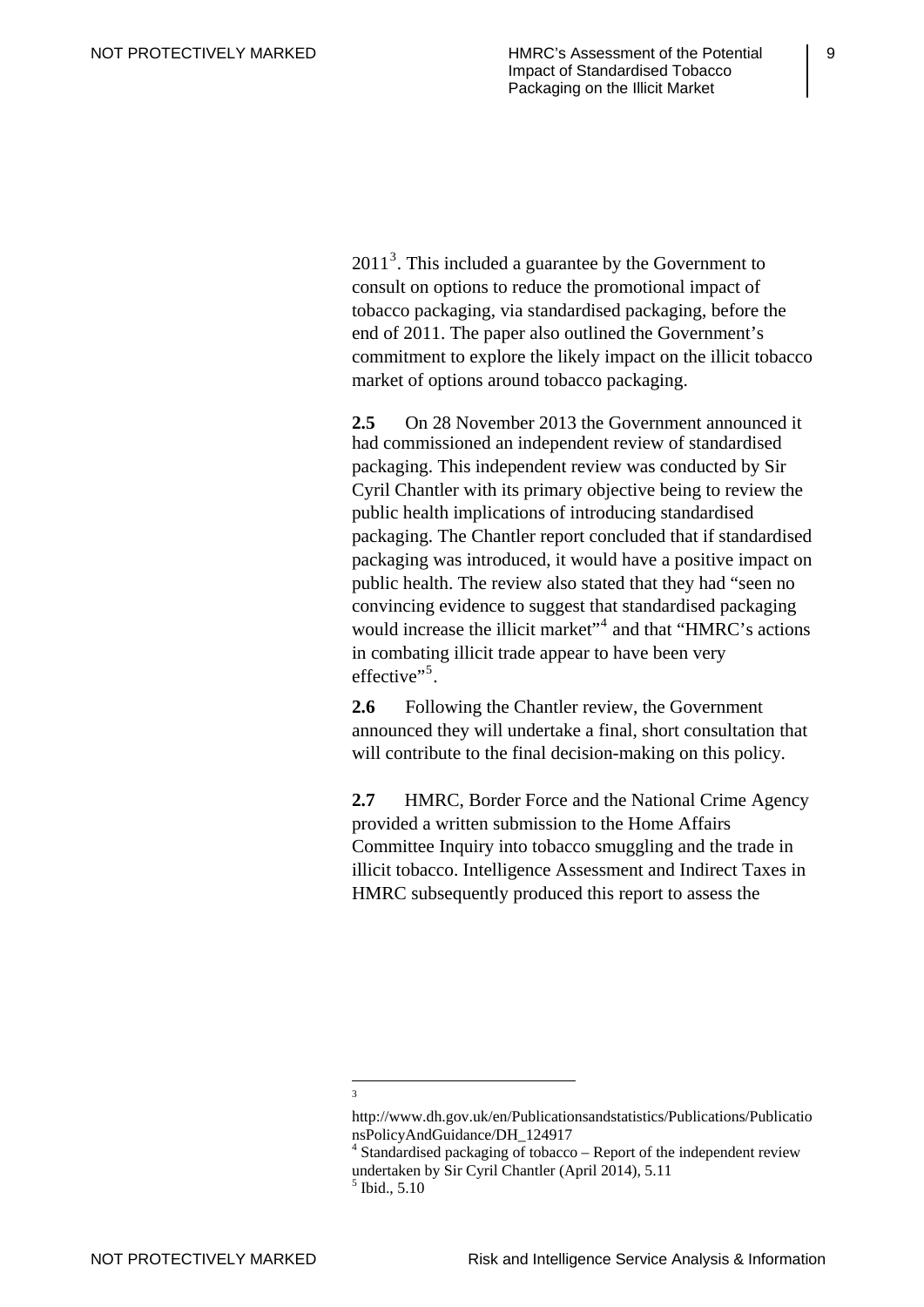possible impact of standardised packaging on the illicit tobacco market. It will be provided to the Department of Health to help inform final decision making on standardised tobacco packaging. This assessment therefore does not review any of the evidence provided to the Department of Health by other government departments.

### <span id="page-9-0"></span>**HMRC Analysis Methodology**

#### **What is futures analysis and why was it used?**

**2.8** To date standardised packaging has only been introduced in one country (Australia in December 2012). In 2011, HMRC undertook a futures assessment. This approach was chosen due to a lack of significant intelligence in relation to criminal response to this proposal. Futures techniques were used to identify potential future risks and threats that could arise in terms of the UK illicit tobacco market. That futures analysis forms the core elements of this paper, updated where additional information has become available.

**2.9** Futures analysis uses well-established techniques which are extensively used across the private sector and across Government for exploring future uncertainties on timescales beyond those typically dealt with by more traditional forms of predictive analysis.

**2.10** The methodology explored a discrete number of plausible ways in which the future may develop. We used driver and scenario analysis drawn from expert knowledge from a range of HMRC and Border Force stakeholders to explore possible scenarios in  $2016^6$  $2016^6$  $2016^6$  with the assumption that standardised packaging had been introduced. This was done in order to identify potential risks and opportunities that might be missed by predictive analysis (e.g. trend extrapolation). We used current and historic assessments of the illicit market for tobacco, open source research, and departmental knowledge from both HMRC and Border Force to examine the factors.

<span id="page-9-1"></span> $62016$  was chosen as this was to be considered to be the earliest date by which plain packaging could be most realistically introduced.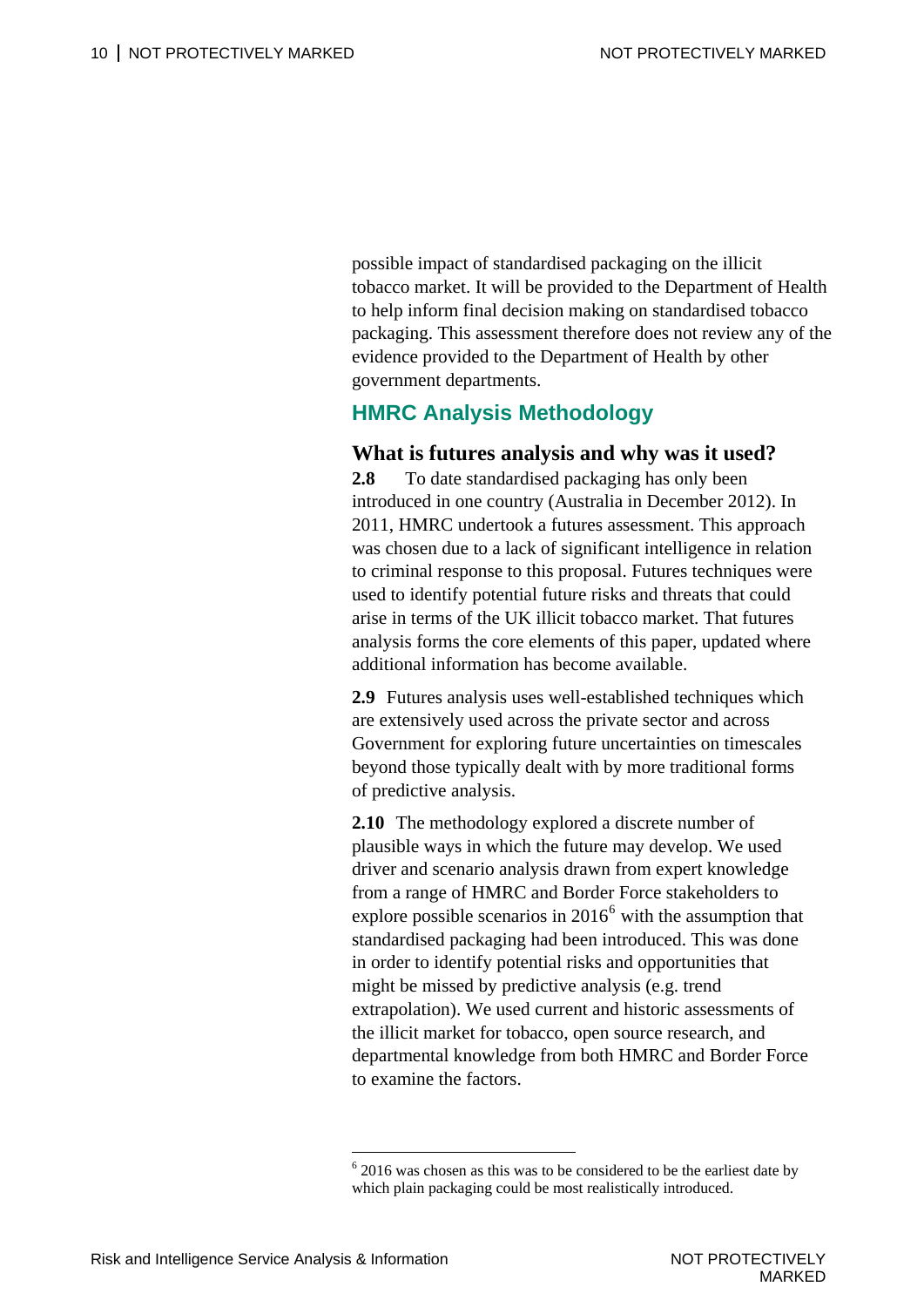**2.11** Futures analysis cannot predict the future, nor does it provide long term forecasts that see beyond current trends. However, futures analysis can strengthen decision makers' ability to make informed choices about the future by:

- i) Generating diverse future scenarios in which to test our strategies
- ii) Drawing out the knowledge and insight of subject matter experts to identify potential future, risks, threats and opportunities
- iii) Providing a credible audit trail for evidence-based decision making.

**2.12** The risks and threats identified in the risk workshop were clustered and discussed in order to inform our analysis. This part of the methodology was used as a basis for our assessment, in conjunction with current intelligence relating to the illicit market.

**2.13** It should be noted that the futures review did not specifically consider different impacts standardised packaging may have on the cigarette and HRT illicit markets as separate entities.

#### **Review of DH consultation material**

**2.14** The findings of the futures analysis work were then tested against the material provided to the DH consultation process that gathered information, evidence and views on the impact of the introduction of standardised packaging, as well as a small number of other reports. The material included key responses<sup>[7](#page-10-0)</sup> to the DH's consultation process such as reports by Cancer Research on tobacco smuggling and standardised packaging, the written evidence to the Home Affairs Committee from a wide range of interested parties and the

<span id="page-10-0"></span> $<sup>7</sup>$  It should be noted that the majority of the information submitted as part</sup> of the consultation process was intended to present an argument either in favour or against the implementation of plain packaging. IA took into account the differing positions of those responsible for submissions to ensure that we remained wholly objective with regard to the evidence review.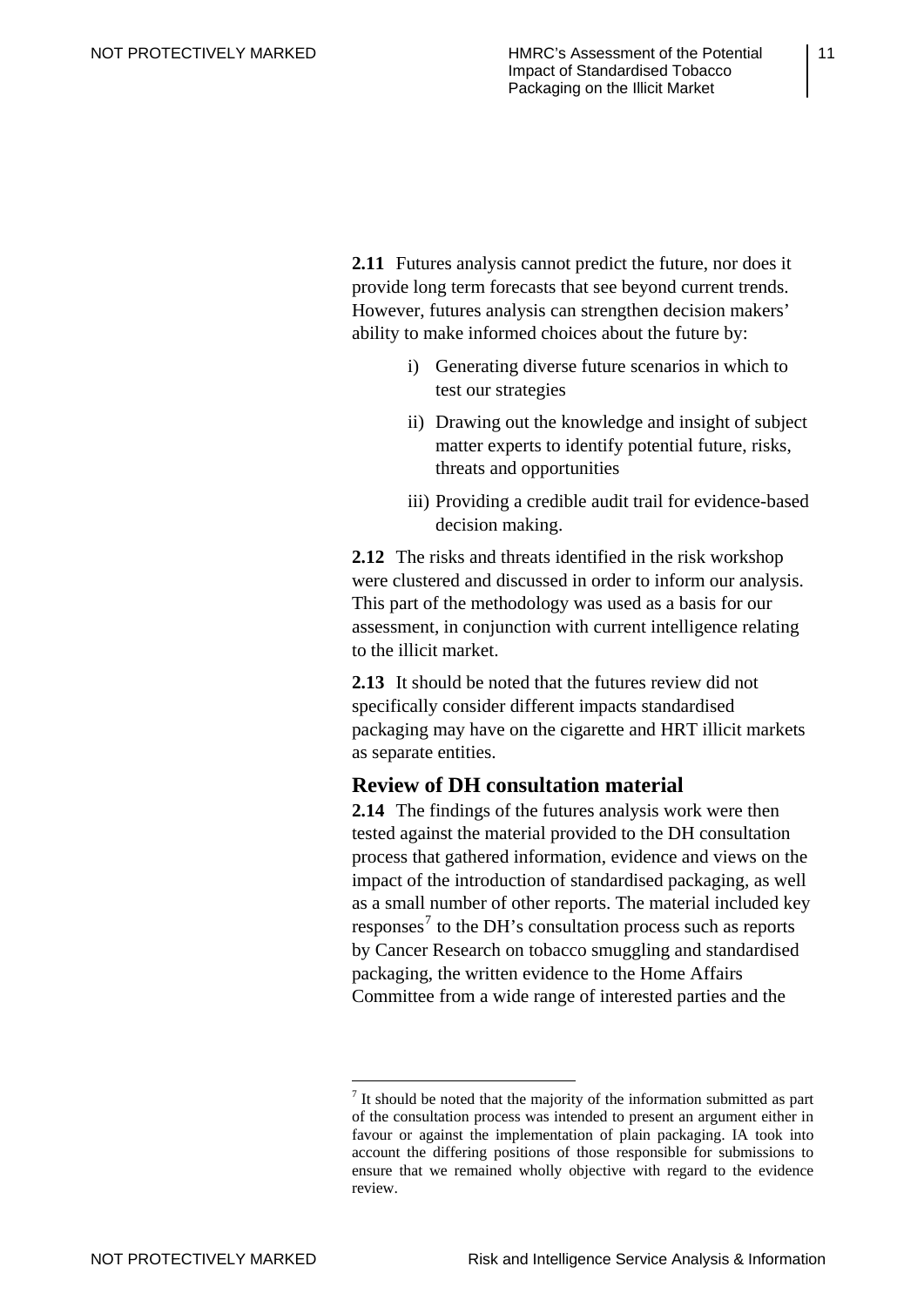KPMG (Philip Morris International funded) assessment<sup>8</sup> of the impact of standardised packaging in Australia.

**2.15** The review of the material did not lead us to alter any of the key judgements from the futures analysis but it did lead us to increase our confidence in a number of these judgements.

**2.16** Please see Annexe A for a list of the documents reviewed as part of this process, the nature of these documents and the impact they had on our assessment.

<sup>8</sup> Illicit tobacco in Australia 2013 Half Year Report (October 2013)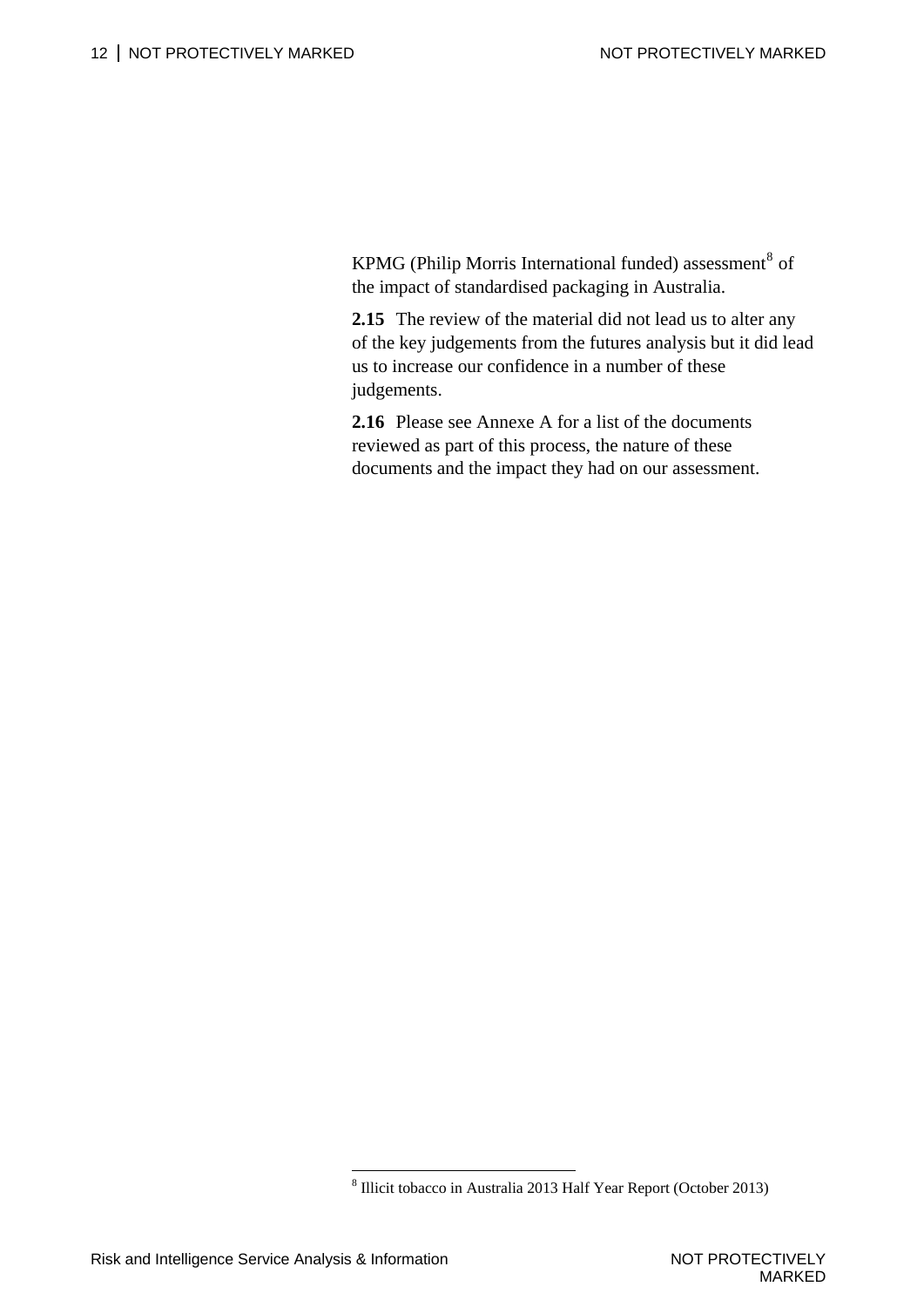# <span id="page-12-0"></span>3. Our Assessment

### <span id="page-12-1"></span>**Summary View**

**3.1** It is likely that the introduction of standardised packaging will increase some existing risks and threats posed by OCGs targeting the UK illicit tobacco market. We have seen no evidence to suggest the introduction of standardised packaging will have a major impact on the overall size of the illicit market or prompt a step-change in the activity of organised crime groups. We anticipate that it would, however, prompt some changes to the mechanics of the fraud and to the composition of the illicit market.

**3.2** The following sections highlight the likely impact standardised packaging will have on different segments of the market.

## <span id="page-12-2"></span>**Illicit White Brands**

#### Continued Expansion of Illicit Whites

**3.3** The size of the illicit white cigarette market has grown consistently over the last 15 years and now accounts for the largest share of large UK seizures<sup>[9](#page-12-3)</sup>. This growth has been driven by a number of factors, some of which are highly likely to be exacerbated by the introduction of standardised packaging.

**3.4** As the illicit white market has expanded the actual size of the illict market in the UK has fallen significantly and the tax gap representing the proportion of the illict market as a percentage of the total market has also fallen to remaining at or around  $9\%$ <sup>[10](#page-12-4)</sup>. This illustrates that the increasing demand for illicit whites does not necessarily result in expansion of the illicit market at an aggregate level. It may simply represent a shift in the structure of the illicit market, e.g. an increase in illicit whites compared to genuinely produced product that has been smuggled into the UK.

**3.5** Whilst all overseas manufacturers, including illicit white manufacturers, are governed by supply chain legislation, it does present a challenge to ensure such legislation is robustly used against manufacturers outside the EU and are not subject to the EU Agreements. This could therefore lead to illicit white manufacturers supplying as much stock as their wholesale customers can purchase. If demand for illicit whites on the UK illicit market increases due to standardised packaging, futures analysis suggests we are likely to see more smugglers and OCGs using this means to obtain wholesale quantities of illicit white brands for smuggling to the UK.

Brand loyalty – increased tolerance of new brands

**3.6** Illicit whites have become more popular in the UK as loyalty to the International Tobacco Manufacturers' brands has steadily declined. Market indications suggest that, for

<sup>9</sup> Based on seizures of more than 100,000 sticks.

<span id="page-12-4"></span><span id="page-12-3"></span> $10$  Between 2000 and 2010 and has been broadly flat since 2010 (9% in 2010/11, 7% in 2011/12 and 9% in 2012/13)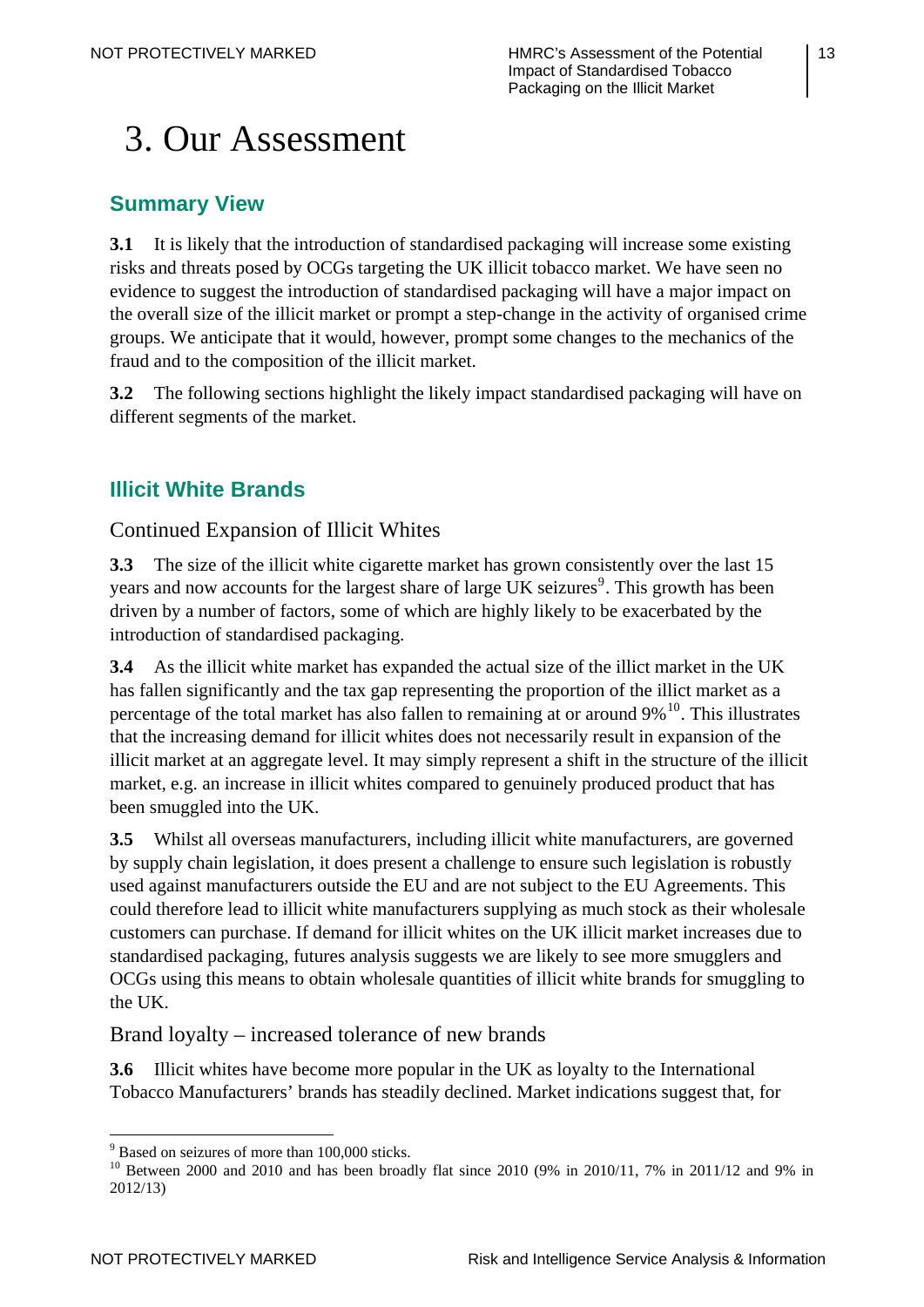smokers in the genuine, duty paid UK tobacco market, price is more important than brand loyalty. The introduction of standardised packaging will remove much of the stigma attached to the purchase of any particular brand which will reinforce pricing as the key driver underlying consumers' behaviour.

**3.7** With branding all but removed, smokers, already motivated largely by price, may be more open to trying unfamiliar brands and the illicit market. Futures analysis suggests that increased tolerance for new brands, coupled with smokers' desire for cheap cigarettes is likely to increase the acceptance of illicit white brands leading to an increased market for them.

**3.8** It is highly likely that the introduction of standardised packaging will create an environment in which the UK market for illicit white cigarettes will continue to grow. It is also likely that illicit white manufacturers and OCGs will capitalise on the ITMs reduced branding power to increase their market share.

Could standardised packaging push new smokers towards the illicit white market?

**3.9** One of the main drivers for the introduction of standardised packaging is to help reduce smoking within the UK population. Futures analysis suggests that the introduction of standardised packaging may add an additional factor, on top of existing influences, to tempt those who choose to take up smoking, particularly young people, to try new brands and illicit white cigarettes. This is likely to make illicit whites more prevalent in the UK market.

**3.10** Since October 2007, new smokers under the age of 18 have been unable to buy tobacco legally in the UK. It is possible that many of these young smokers will have been pushed towards the illicit market by their inability to obtain tobacco legally and drawn to it by the low price of smuggled tobacco<sup>[11](#page-13-0)</sup>. One consumer study showed that young people (aged 14 to 17) are more likely to be at ease with purchasing illicit tobacco and they showed a strong sense of it being 'no big deal'<sup>[12](#page-13-1)</sup>.

**3.11** It is likely that these smokers are familiar with and accept illicit white brands. Futures analysis suggests one scenario might be that the introduction of standardised packaging may push young smokers to become brand-loyal to popular illicit whites which will not be governed by the regulations and whose distinctive packets will therefore become more desirable. Young smokers used to smoking illicit whites will be difficult to encourage onto the licit, duty paid market. However the fall in the size of the tax gap between 2007 and 2010 and its stable nature since 2010 suggests that so far this impact on young smokers has not increased the size of the illicit market as a proportion of the total tobacco market.

#### Advertising

1

**3.12** Futures analysis suggests it is possible that illicit white manufacturers may capitalise further on the introduction of standardised packaging of ITM brands by engaging in informal marketing and promotion of their own brands. With the introduction of standardised

<span id="page-13-0"></span><sup>&</sup>lt;sup>11</sup> In October 2007, the minimum legal age for buying tobacco rose from 16 to 18. An NHS survey in 2008 recorded a steep drop in the proportion of pupils who were regular smokers who said that they bought cigarettes in shops. The survey also found that the proportion of regular smokers who bought cigarettes from other people has risen over time and in 2010 half (50%) of pupils who smoked regularly said that they usually bought cigarettes from other people.

<span id="page-13-1"></span> $12$  North East of England illicit tobacco study 2009, NEMS market research.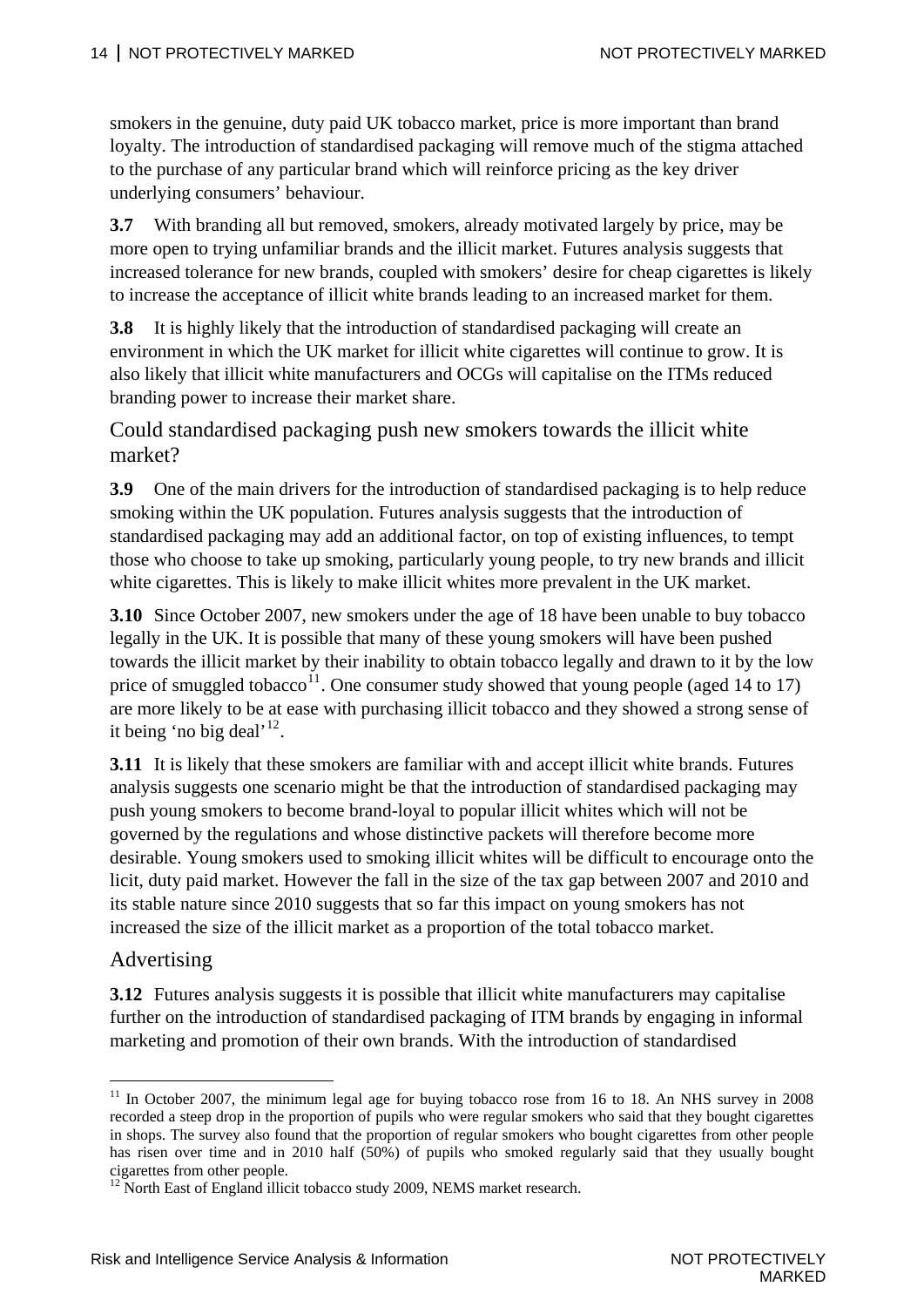packaging in the UK, any marketing of branded products is likely to have a greater impact. Illicit white manufacturers are not bound by regulations as their products are not legitimately sold in the UK and standardised packaging of ITM brands could create conditions whereby it is easier for illicit whites to build up a brand following. Building brands takes a significant amount of time and therefore this is likely to be more relevant for the long term rather than immediate impacts.

**3.13** Illicit white manufacturers may use online/social media advertising from outside the UK's jurisdiction or guerrilla marketing within the UK which would, potentially, further advantage illicit whites over legitimate tobacco. Some illicit whites have already been seen advertised on social media sites. Jin Ling, an illicit white brand produced by the Baltic Tobacco Company has had a Facebook presence for a number of years where consumers discuss price, quality and availability. However, we are unable to assess the impact of this social media activity on the size of the UK market for illicit whites.

# <span id="page-14-0"></span>**Changes to the counterfeit threat**

**3.14** It is likely the threat from counterfeiters will evolve and present two separate risks if standardised packaging is introduced:

- i) Continued counterfeiting of branded Non-UK Duty Paid (NUKDP) product.
- ii) Counterfeiting of standardised packets.

#### Counterfeiting of non-UK duty paid packaging

**3.15** Futures analysis suggests that it is likely that, even with the introduction of standardised packaging in the UK, counterfeiters will continue to produce tobacco disguised as branded NUKDP. Products with non-UK markings give the impression they are genuine, duty-paid purchases from an overseas market. Unless a large proportion of other EU countries introduced standardised packaging, it is unlikely that OCGs would be able to plausibly disguise counterfeit standardised packets as NUKDP product.

**3.16** As consumers adjust to standardised packaging, it is likely that counterfeits of branded NUKDP product will not need to be as detailed as they are at present. This is because UK consumers will almost certainly become less familiar with the exact appearance of genuine branded packaging, meaning that it is a realistic possibility that counterfeiting of NUKDP becomes easier.

#### Counterfeiting of standardised packets

**3.17** Currently the quality of counterfeit packaging varies from poorly produced packets to those that are virtually indistinguishable from their genuine counterparts. However, while the introduction of standardised packaging would seem to simplify the counterfeiters' task, current proposals suggest that future packets would remain complex, with a range of security measures that would present challenges to OCGs, at least in the short term.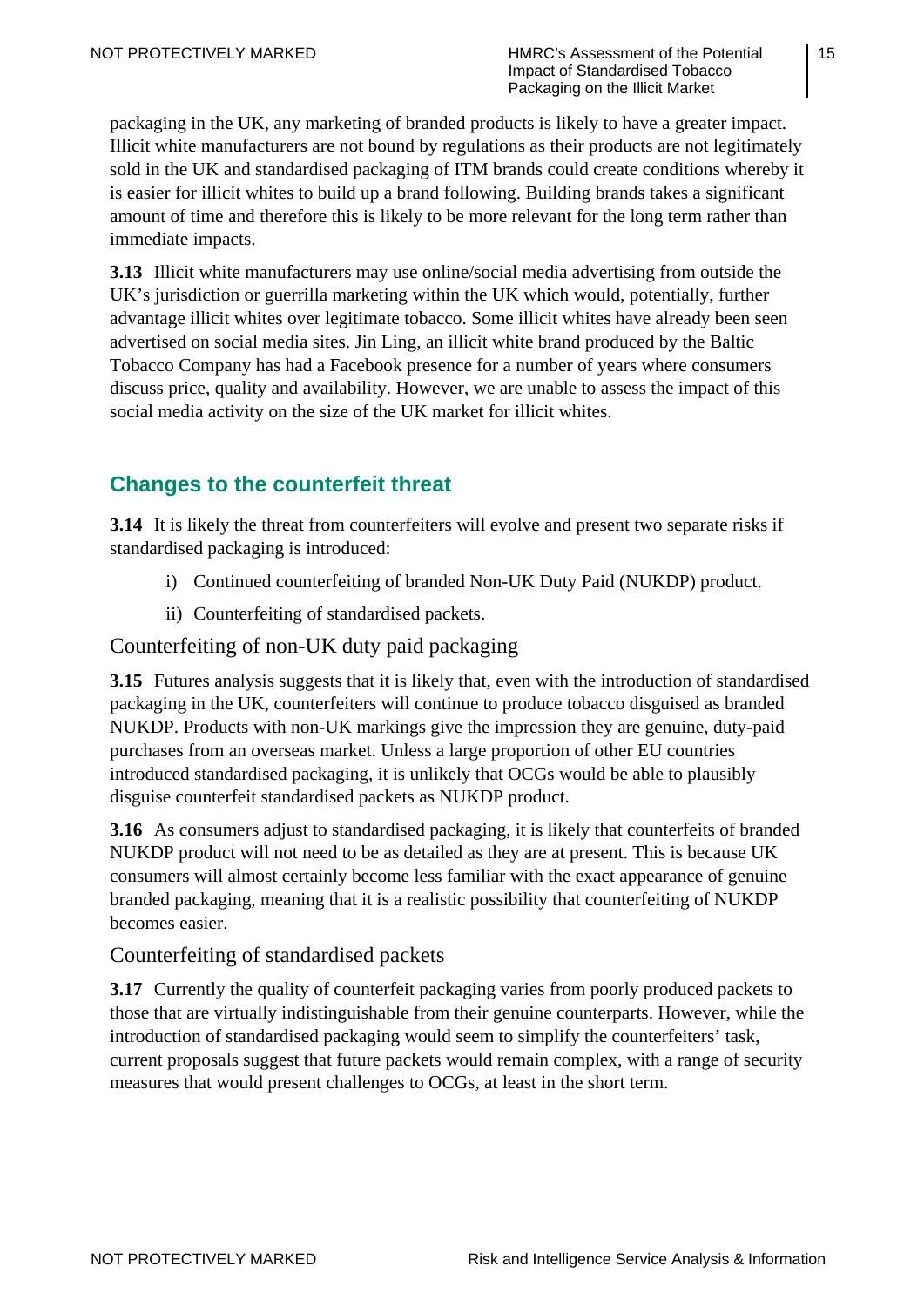**3.18** The Chantler review identified that in Australia "hardly any counterfeit standardised packages have been found to date"<sup>[13](#page-15-0)</sup>. Furthermore, a representative of one of the tobacco manufacturers informed Sir Cyril's team that his company in Australia had seen a reduction in counterfeit product following the introduction of standardised packaging in that country<sup>[14](#page-15-1)</sup>.

**3.19** With all packaging being identical bar the brand name under the proposals, counterfeiters would only require one template to work from, with only the name needing to change in order to produce different brands. This is likely to make the production of counterfeit packaging cheaper for criminals and a viable option for a larger number of OCGs. However, the requirement to include larger health warnings as a result of the Tobacco Products Directive will add an additional complicating factor that will increase costs for counterfeiters and will offset the reduced cost of producing standardised packaging.

**3.20** Futures analysis suggests it is possible that the introduction of standardised packaging will lead to increased attempts by OCGs to infiltrate counterfeit product into the legitimate supply chain. With product being kept out of sight because of the display ban and with less detail on the packaging, it will be harder for consumers to tell if they have purchased legitimately manufactured tobacco or counterfeits.

**3.21** Furthermore, futures analysis also suggests if OCGs are able to infiltrate the low-level supply chain at the local retail stage retailers will become unknowingly involved in the sale of counterfeit tobacco. Some retailers are likely to take advantage of standardised packaging to deliberately sell illicit tobacco. Retailers might use the excuse of a lack of knowledge and ability to differentiate a legitimate from a counterfeit packet as cover for selling illicit tobacco, even if law enforcement agencies have the capability to identify genuine product.

<span id="page-15-0"></span><sup>&</sup>lt;sup>13</sup> Standardised packaging of tobacco – Report of the independent review undertaken by Sir Cyril Chantler (April 2014), p.6

<span id="page-15-1"></span> $14$  Ibid., p.34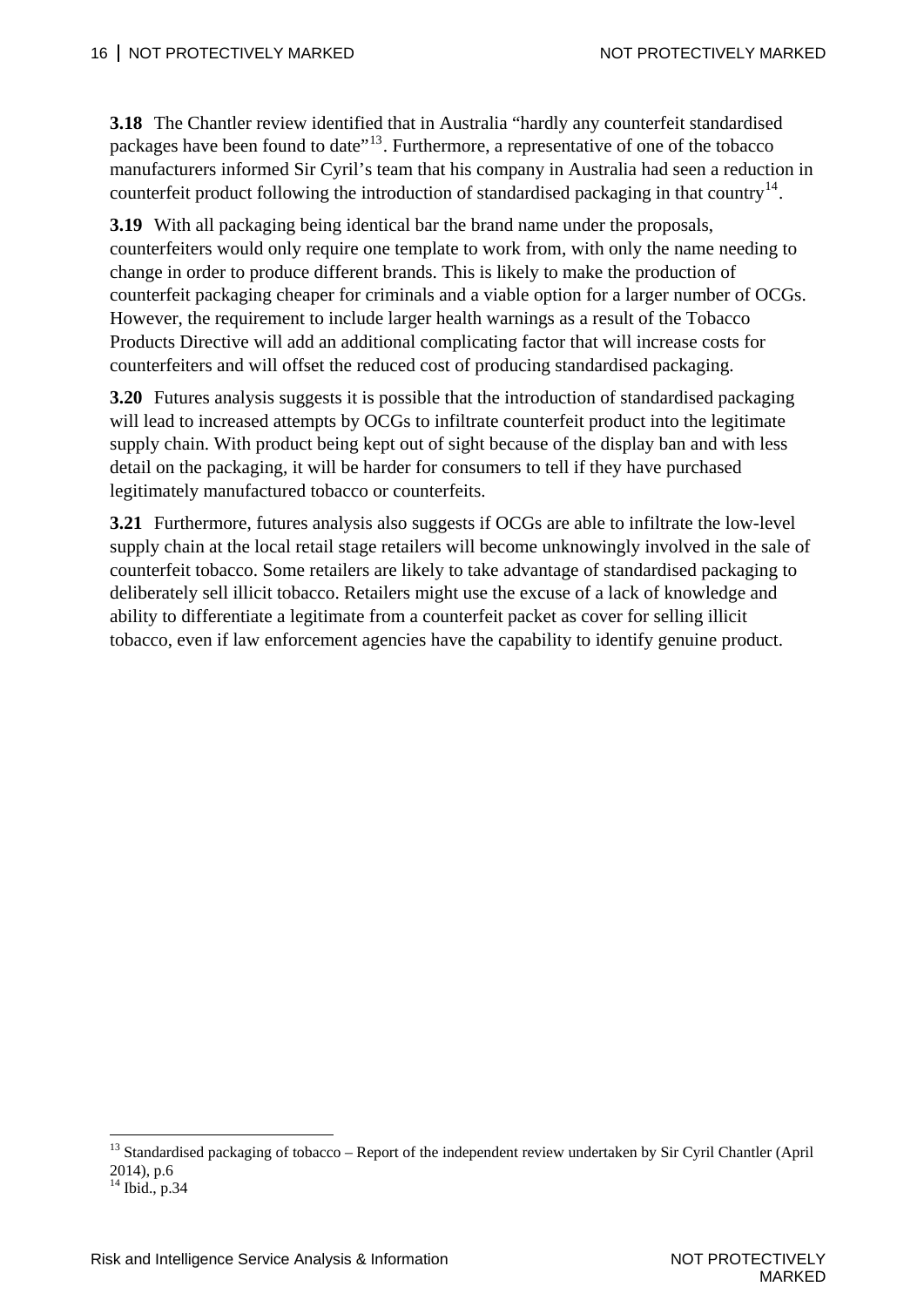

#### The Potential Impact of Standardised Packaging on the UK Illicit Tobacco Market

Summary of 2014 Evidence Review

OFFICIAL

<span id="page-16-0"></span>

| <b>Document Title</b>                                                                                                                        | <b>Description</b>                                                                                                                                       | <b>Overview of Commissioners and Approach</b>                                                                                                                                                                                                                                                                                                                                                                                                                                                                                                                                                                              | <b>Assessed Impact on</b><br><b>HMRC Futures Findings</b> |
|----------------------------------------------------------------------------------------------------------------------------------------------|----------------------------------------------------------------------------------------------------------------------------------------------------------|----------------------------------------------------------------------------------------------------------------------------------------------------------------------------------------------------------------------------------------------------------------------------------------------------------------------------------------------------------------------------------------------------------------------------------------------------------------------------------------------------------------------------------------------------------------------------------------------------------------------------|-----------------------------------------------------------|
| <b>Standardised Packaging for Tobacco</b><br><b>Products</b><br>Department of Health - Impact<br>Assessment                                  | Consideration of three policy<br>options:<br>Maintain status quo<br>Require standardised<br>packaging<br>Defer decision                                  | Commissioned by Department of Health with a focus on public health. Based<br>on the judgement of subject matter experts regarding the likely impact of<br>standardised packaging on:<br>the number of smokers and/or<br>i)<br>ii)<br>(ii) the number of children trying smoking                                                                                                                                                                                                                                                                                                                                            | Strengthened confidence                                   |
| The Impact of Plain Packaging on the<br><b>Illicit Trade in Tobacco Products</b><br>Professor Peggy Chaudhry and<br>Professor Alan Zimmerman | JTI commissioned report by two<br>academics to consider whether<br>standardised packaging risks<br>exacerbating the illicit trade in<br>tobacco products | Commissioned by JTI. Compiled by two independent academics using<br>methodology:<br>Assessment of the nature of the global illicit trade of products<br>$\blacksquare$<br>generally, including the size of the global illicit market, trends,<br>challenges, and the societal impact of illicit trade through the authors'<br>expertise and experience<br>The application of authors' knowledge to the illicit trade in tobacco<br>products.<br>Using knowledge from above, reaching an informed conclusion on<br>whether a plain packaging measure would worsen the illicit trade in<br>tobacco products and, if so, why. | Strengthened confidence                                   |
| <b>Illicit Tobacco in Australia</b><br><b>KPMG Report</b>                                                                                    | Report on illicit tobacco<br>consumption in Australia for PMI,<br><b>ITL and BAT</b>                                                                     | Commissioned jointly by the four main Tobacco Manufacturers (JTI, BAT, PMI<br>and ITL).<br>All four companies provided data for the study for the first time, which provided<br>KPMG with comprehensive data set to study.                                                                                                                                                                                                                                                                                                                                                                                                 | Strengthened confidence                                   |
| <b>Home Affairs Committee: Written</b><br>evidence                                                                                           | Written evidence accepted by the<br>Home Affairs Committee for the<br>Tobacco smuggling inquiry                                                          | Contains evidence from both sides of the argument.                                                                                                                                                                                                                                                                                                                                                                                                                                                                                                                                                                         | Strengthened confidence                                   |
| Smuggling the tobacco industry and<br>plain packs<br>Luk Joossens, November 2012                                                             | Evaluation of the impact of<br>standardised packaging on the<br>tobacco industry and smuggling<br>of illicit product.                                    | Author is an academic expert on illicit tobacco but has worked closely with anti-<br>smoking groups across Europe.                                                                                                                                                                                                                                                                                                                                                                                                                                                                                                         | Strengthened confidence                                   |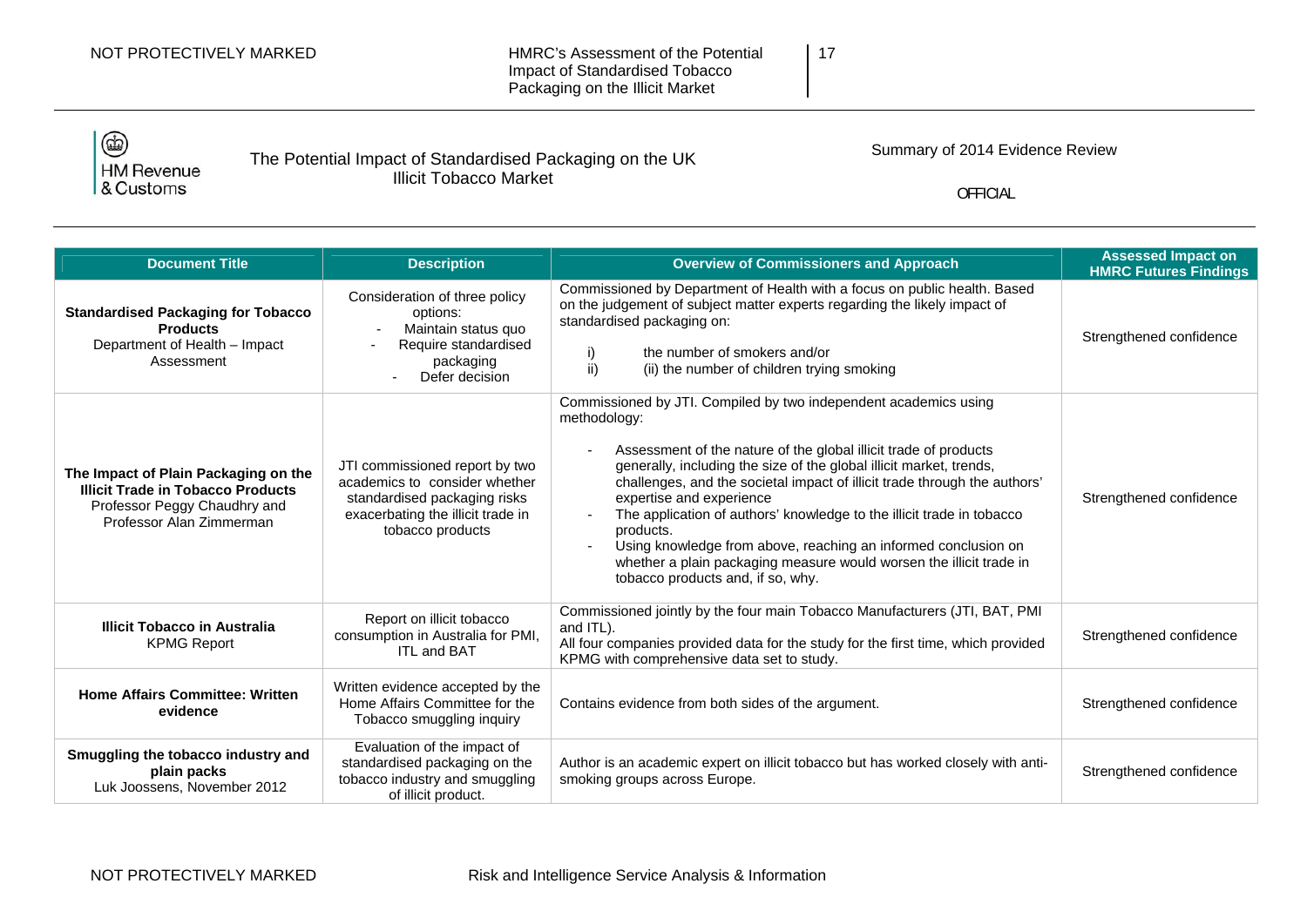| Guidelines for implementation of<br>Article 5.3 of the WHO Framework<br><b>Convention on Tobacco Control</b>                                                                                                                                  | Guidelines on the protection of<br>public health policies with respect<br>to tobacco control                                                              | Focused on protecting public health                                                                                                                                                                                                                                                            | No impact on position   |
|-----------------------------------------------------------------------------------------------------------------------------------------------------------------------------------------------------------------------------------------------|-----------------------------------------------------------------------------------------------------------------------------------------------------------|------------------------------------------------------------------------------------------------------------------------------------------------------------------------------------------------------------------------------------------------------------------------------------------------|-------------------------|
| Note of meeting Imperial Tobacco<br><b>Limited and the DoH</b>                                                                                                                                                                                | Minutes of meeting on DoH's<br>Impact Assessment.                                                                                                         | Not applicable                                                                                                                                                                                                                                                                                 | No impact on position   |
| <b>Department of Health Reference:</b><br>DE00000766568                                                                                                                                                                                       | Freedom of Information Act 2000<br>request (requestor unknown) for<br>details of meetings between DH<br>and Tobacco Manufacturers in<br>2013.             | Not applicable                                                                                                                                                                                                                                                                                 | No impact on position   |
| "Document 2013-05-02-110749"                                                                                                                                                                                                                  | Japan Tobacco International (JTI)<br>briefing note on potential impact<br>of standardised packaging on<br>Government revenue and<br>businesses in the UK. | Commissioned by JTI. Explicitly references their position on standardised<br>packaging ("categorically opposed")                                                                                                                                                                               | Strengthened confidence |
| <b>Project SUN Report</b>                                                                                                                                                                                                                     | Study estimating the scale and<br>development of the illicit cigarette<br>market in Europe. Produced by<br>KPMG for four main TMs.                        | Commissioned jointly by the four main Tobacco Manufacturers (JTI, BAT, PMI<br>and ITL).<br>Based on a comprehensive dataset provided by all four companies.                                                                                                                                    | Strengthened confidence |
| <b>Appendix A - Selecting the Evidence</b><br>to Fit the Policy - An Evaluation of the<br><b>Department of Health's Consultation</b><br>on Standardised Tobacco Packaging<br><b>Rupert Darwal</b>                                             | Analysis of Department of<br>Health's (DH) 2012 consultation<br>on standardised packaging.                                                                | Reports commissioned and funded by Phillip Morris International Reports<br>incorporate an extensive range of data and information sources (e.g. industry<br>reporting, academic material and open source) and varied collection<br>methodologies (e.g. various surveys and expert assessment). | Strengthened confidence |
| <b>Appendix B - Alfred Kuss comments</b><br>concerning "Impact of plain<br>packaging of tobacco products on<br>smoking in adults and children: an<br>elicitation of international experts'<br>estimates"<br>Pechey, Spiegelhalter and Marteau | Academic evaluation of the<br>design and results of the Pechey<br>et al. (2013) study.                                                                    |                                                                                                                                                                                                                                                                                                |                         |
| <b>Appendix C - Impact of Plain</b><br>Packaging on Small Retailers, Final<br><b>Report Prepared for Philip Morris</b><br>Limited<br>Roy Morgan Research                                                                                      | Assesses level of impact on small<br>retailers in Australia following<br>introduction of standardised<br>packaging of tobacco products.                   |                                                                                                                                                                                                                                                                                                |                         |
| Appendix D - Quantification of the<br>economic impact of plain packaging<br>for tobacco products in the UK -<br><b>Report for Philip Morris Ltd</b><br>The Centre for Economics and Business<br>Research (CEBR)                               | Estimation of the impact<br>standardised packaging on the<br>UK economy.                                                                                  |                                                                                                                                                                                                                                                                                                |                         |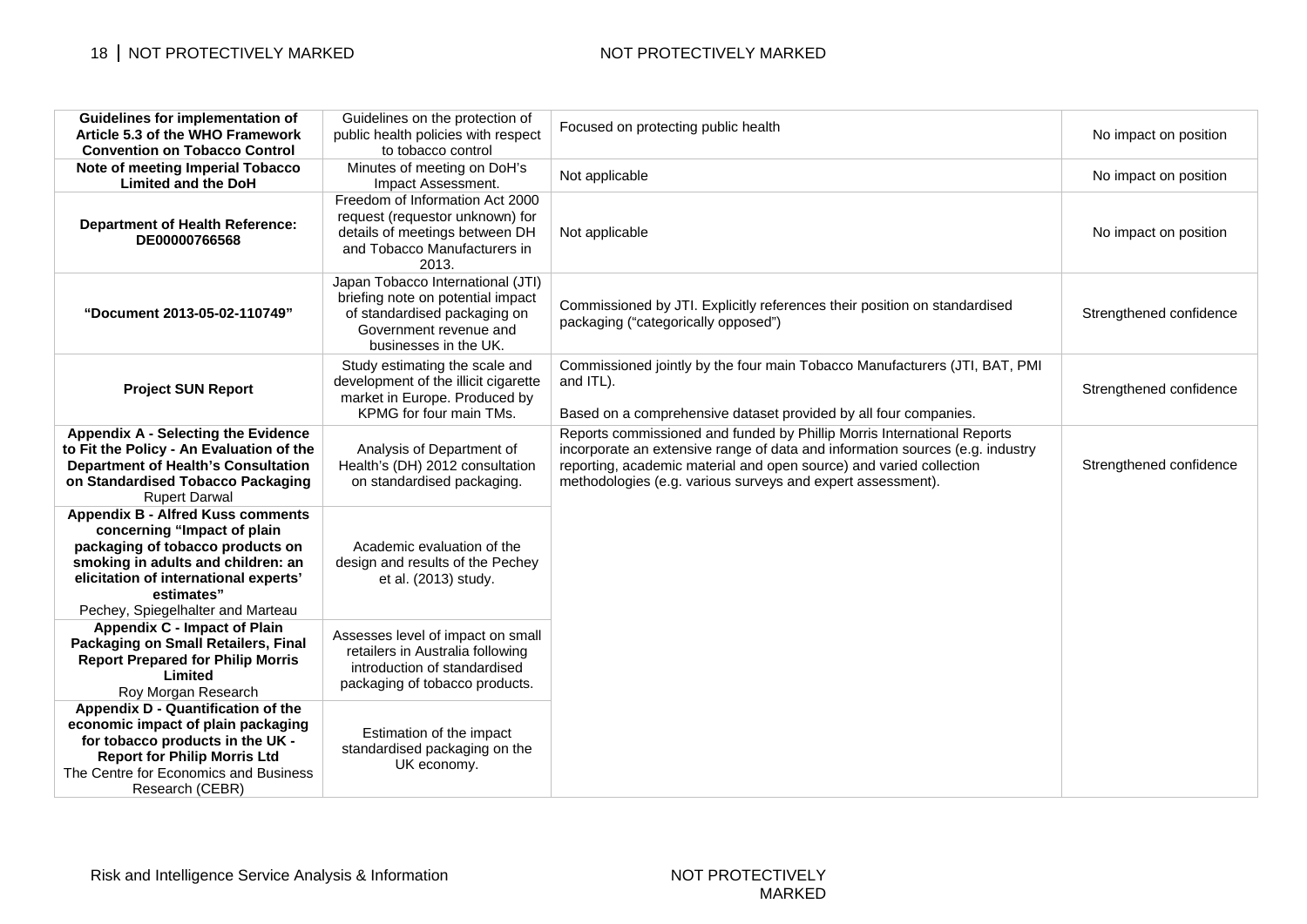19

| <b>Appendix E - Empty Discarded Pack</b><br><b>Collection UK Q4-2012 Market Survey</b><br>Report | Summarises results of a survey<br>involving the collection of<br>discarded tobacco packs. |
|--------------------------------------------------------------------------------------------------|-------------------------------------------------------------------------------------------|
|                                                                                                  | - Evaluates the impact of the                                                             |
|                                                                                                  | introduction of standardised                                                              |
| Appendix F - The impact of                                                                       | packaging on the UK legal and                                                             |
| standardized packaging on the illicit                                                            | illegal market.                                                                           |
| trade in the UK                                                                                  | - Assesses the willingness of                                                             |
| <b>SKIM Consumer Research</b>                                                                    | consumers to purchase packs                                                               |
|                                                                                                  | from the "black market" in a                                                              |
|                                                                                                  | standardised packaging scenario.                                                          |

#### **Other documents**

We also reviewed a number of documents provided to Indirect Tax by the **Australian Customs and Border Protection Service**. These however related to a specific element of the impact of standardised packaging in Australia, namely risks related to duty-paid imported tobacco products that were not compliant with the Tobacco Plain Packaging Act 2011.

We also reviewed documents containing comments from **Australian Customs and Border Protection Service** and the **Australian Department of Health** to the Senate Affairs Questions on Notice about levels of illicit trade. These did not have an impact on our findings.